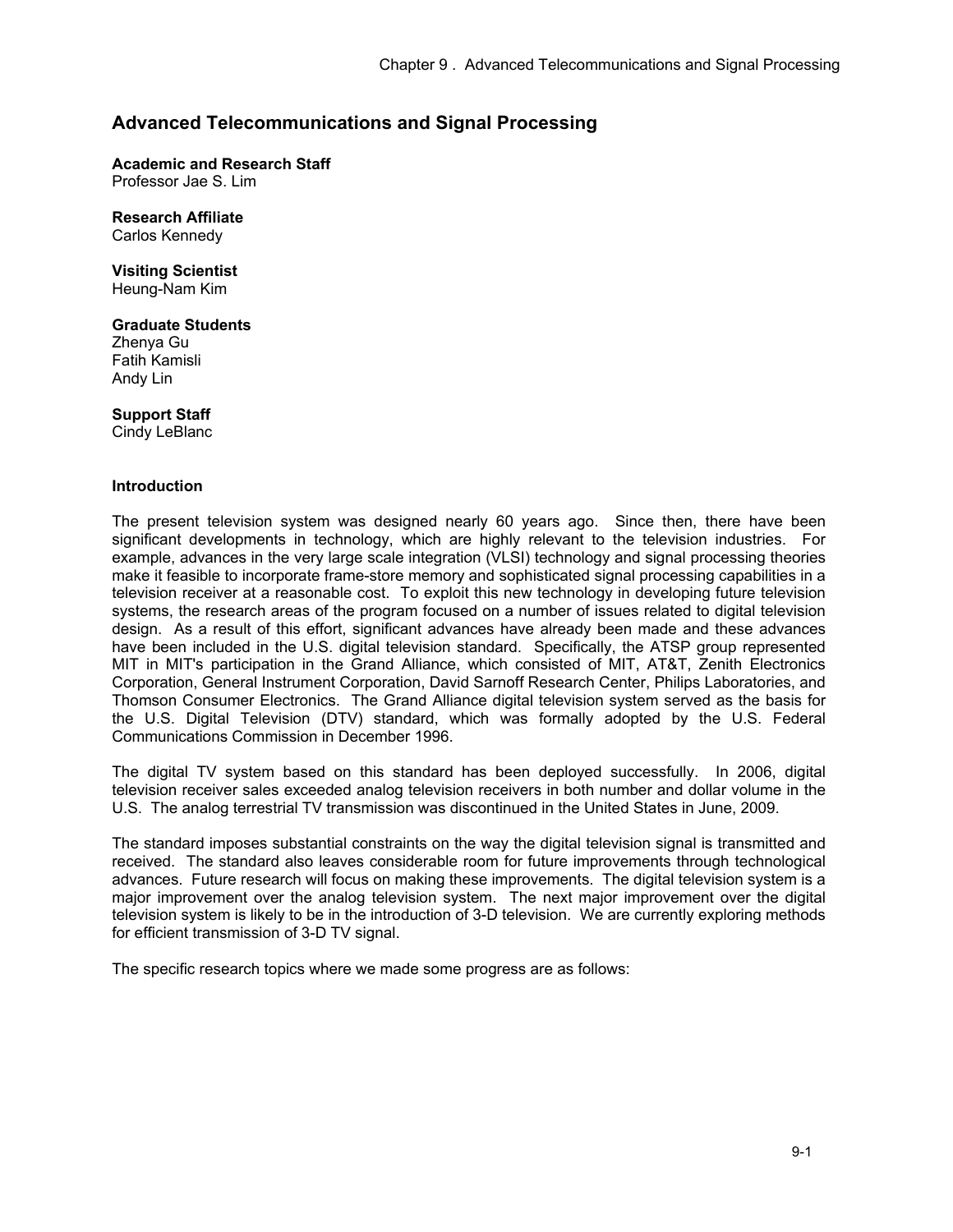# **1. Comparisons of Mobile TV Standards and Development of 3-D Mobile TV based on DMB**

#### **Sponsor**

Advanced Telecommunications Research Program

## **Project Staff**

Heung-Nam Kim

Mobile TV is the transmission of TV programs or video for the devices such as cellular phones, PDAs, and wireless multimedia devices. The mobile broadcast transmission can be serviced through terrestrial medium through terrestrial digital TV standards such as DVB-T in Europe, ATSC in U.S.A., and ISDB-T in Japan. However, these standards cannot be applied directly to mobile TV due to the tiny screen, the limited power consumption, and the characteristics of mobility. To resolve these problems, many standards have been developed in many countries such as DVB-H in Europe based on DVB-T, DMB in Korea and China based on DAB, OneSeg in Japan based on ISDB-T, and recently ATSC-M/H in U.S.A. based on ATSC. In addition, Qualcomm developed its proprietary solution, MediaFLO. In this research, we compare different mobile standards from the viewpoint of Audio/Video encoding, data encapsulation, transport format, channel coding, modulation technology, and advantages/disadvantages of each technology.

Since users have demanded for higher quality multimedia contents, reality is one of the major references in judging high quality. Providing mobility and increased reality in multimedia information services is thus a promising direction for the future. Specifically, 3-D mobile TV services are very attractive because (1) glassless 3-D viewing with small display is relatively easy to implement and more suitable to single user environments like DMB, (2) DMB is a new media and thus has more flexibility in adding new services on existing ones, and (3) 3-D multimedia handling capability of 3-D DMB terminals has lots of potential to generate new types of services if it is added with other components like built-in stereo camera. In this research, we propose attractive future mobile TV application, i.e., 3-D mobile TV which provides backward compatibility with DMB and better bit rates. ETRI (Electronics and Telecommunications Research Institute), developed DMB in 2004 and the world's first broadcast mobile TV service was launched in 2005 by SK Telecom in Korea. The backward compatibility means that the existing DMB receivers can identify a 3-D DMB signal and recover the 2-D DMB audio-video signal without any problem.

In this research, we propose a cost-effective method of 3-D mobile TV services based on DMB system. One of the most important requirements of the 3-D mobile TV is the backward compatibility with the existing DMB system. To satisfy such a requirement, we define a new object descriptor (OD) of MPEG-4 Systems. Specifically we regard a pair of stereoscopic video signals and multi-channel 3-D audio signals as two objects. Then we consider that the two elementary streams of video for left and additional constitute the video object and similarly, the two elementary streams of audio for stereo and additional constitute the audio object. To verify the proposed scheme of 3-D mobile TV services over DMB, we implemented a prototype of 3-D mobile TV system. Through the experimental results, we show that the proposed system satisfies the required backward compatibility, provides acceptable depth impression even under the limited bandwidth of 3-D video (allocated less than or equal to 0.8Mbps) and a small-sized auto-stereoscopic 3-D LCD display.

In a practical situation, the bitrates of right-view images can be reduced much lower than that of left-view images because human perception is dominated by the high-quality component of a stereo pair. This can be achieved by separate rate control of each view. Hence it is necessary in the future work to study ratecontrol and test subjective quality for stereoscopic video coding in order to get better coding efficiency.

- [1] John Arrnold, Michael Frater, Mark Pickering, "Digital Television: Technology and Standards," Wiley-Interscience, U.S.A., 2007.
- [2] Amitabh Kumar, "Mobile TV," Focal Press, U.S.A., 2007.
- [3] ITU-R Rec. BS. 775-1 (1994): Multichannel Stereophonic Sound System with and without accompaning Picture.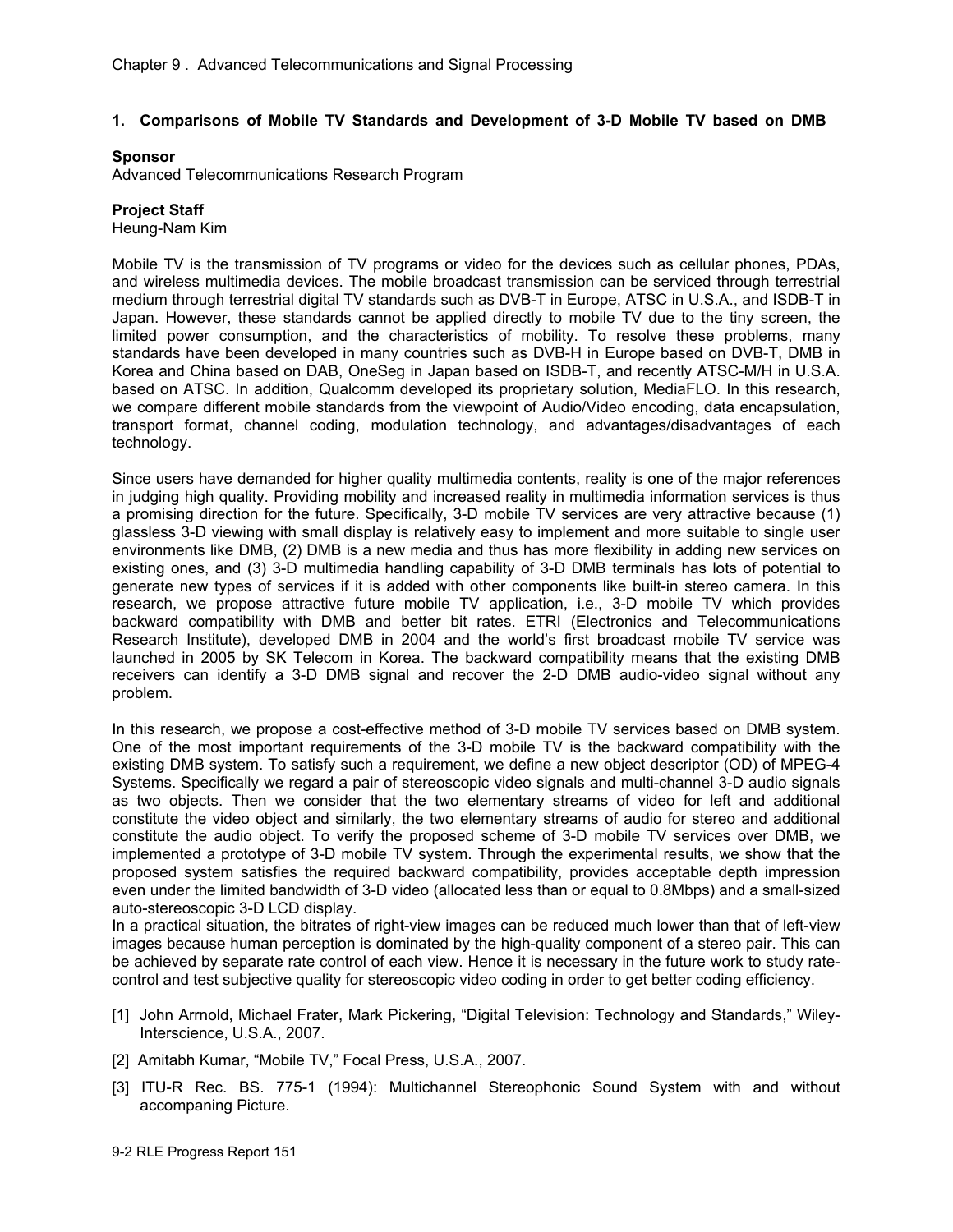# **2. Transforms for Prediction Residuals in Video Coding**

**Sponsor:** Advanced Telecommunications Research Program

#### **Project Staff:** Fatih Kamisli

To store or transmit the immense amount of data involved in visual media, digital image and video compression technologies are utilized. For example, to transmit the HDTV signal in a bandwidth originally designed for analog television broadcast, compression by a factor of 70 is performed. Compression is achieved by exploiting temporal and spatial redundancies present in visual media. Temporal redundancy refers to the observation that there are often very small changes from frame to frame within a video sequence. Spatial redundancy, present in a single frame or an image, refers to the similarity or slow variations of picture elements in a small neighborhood.

Spatial redundancy in images is eliminated by applying transforms on a small neighborhood of pixels. These transforms have the energy-compaction property, which means that a small number of transform coefficients are sufficient to capture the signal in that small neighborhood with adequate fidelity. In video sequences, first the temporal redundancy is eliminated and then the remaining spatial redundancy is eliminated. Temporal redundancy is eliminated using motion-compensated prediction techniques. Typically, a frame is divided into small blocks, and each block is predicted from previously transmitted frames by searching them for a good match for that block. The difference between the prediction and the frame to be coded is often called the motion-compensation residual (MC-residual). The MC-residual usually has some spatial redundancy left in some regions. To exploit this redundancy, standard video encoders use the same methods that image encoders use to exploit the spatial redundancies in images. Specifically, the same transform, the 2-D Discrete Cosine Transforms (DCT), is used. However, even though the MC-residual is intimately connected to images it has been obtained from, its spatial characteristics may differ from that of an image. This research focuses on developing transforms specifically designed for the MC-residual, as well as other residuals encountered in video coding, such as the resolution enhancement residual in scalable video coding and the disparity-compensation residual in multiview video coding.

The properties of the MC-residual have been studied by various researchers [1-3]. In [1], the autocovariance of the MC-residual is modeled as a sum of a first-order Markov-process and independent white noise. This model reflects the relatively weaker correlation of the MC-residual compared to images in a simple and tractable way. In [2], the authors propose another compound model which fits the tails of the auto-covariance of MC-residuals better than the model in [1]. A more complicated analysis resulting in a more complicated model is provided in [3]. All these studies indicate that the statistical characteristics of the MC-residual may have some differences from the statistical characteristics of images. However, transforms accounting for these differences can often not be derived directly from such characterizations because most of these characterizations are rather complicated.

Recently, there has been a great deal of research on developing new direction-adaptive transforms for images [4-8]. These transforms take advantage of locally anisotropic features in images. Conventionally, the 2-D DCT or the 2-D Discrete Wavelet Transform (DWT) is carried out as a separable transform by cascading two 1-D transforms in the vertical and horizontal directions. This scheme does not take advantage of the locally anisotropic features present in images because it favors horizontal or vertical features over others. For example, the 2-D DWT has vanishing moments only in the horizontal and vertical directions. The main idea of these novel approaches is to adapt to local anisotropic features by performing the filtering along the direction where the image intensity variations are smaller. This is achieved by resampling the image intensities along such directions [6], by performing filtering and subsampling on oriented sublattices of the sampling grid [7], by directional lifting implementations of the wavelet transform [4], or by various other means. Even though most of the work is based on the wavelet transform, applications of similar ideas to DCT-based image compression have also been made [8]. However, it seems that the impacts of these ideas to modeling and compressing the MC-residual, as well as other prediction residuals, have not been investigated.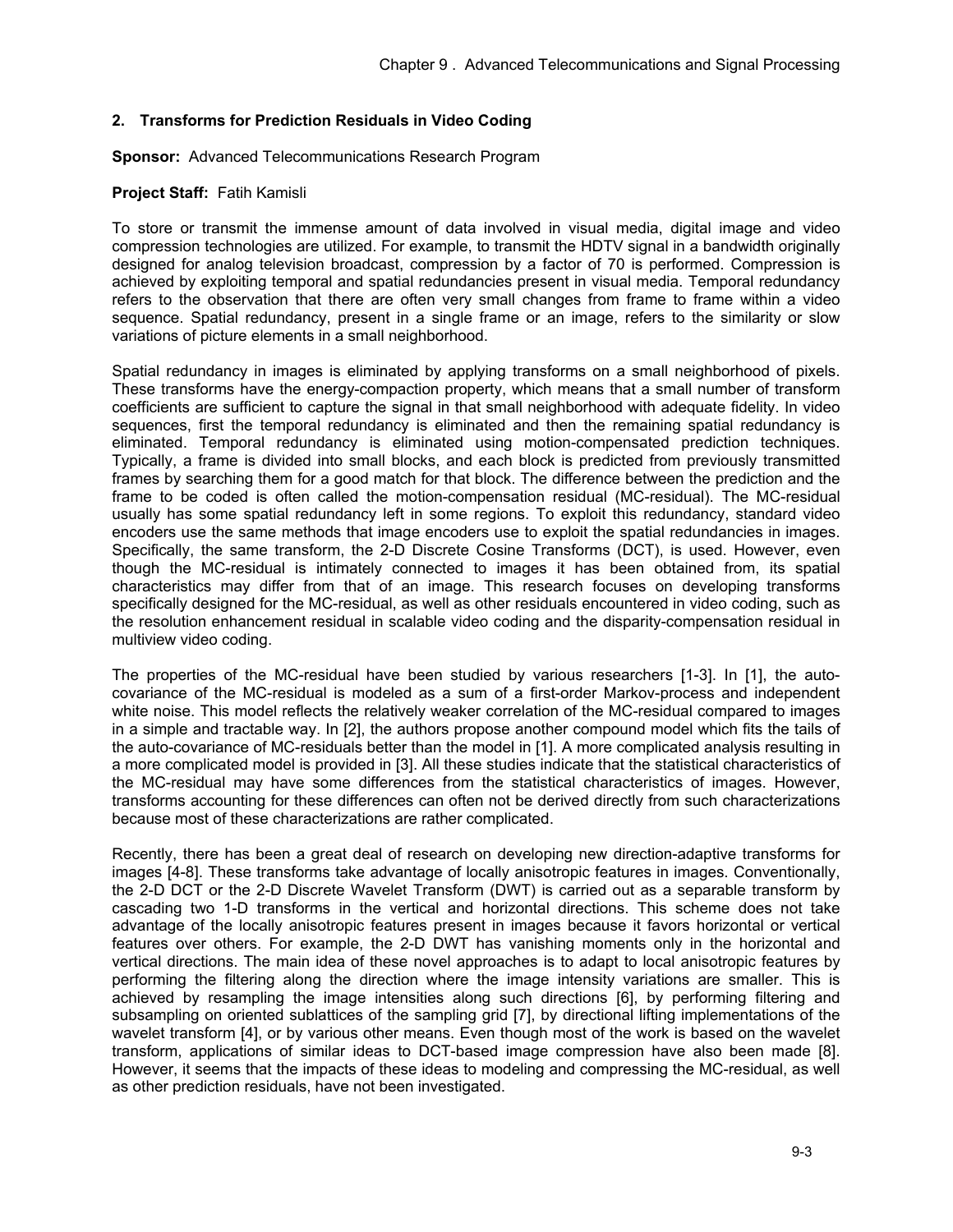In this research, our goal is to develop transforms specifically designed for the MC-residual as well as other residuals encountered in video coding, such as the resolution enhancement residual in scalable video coding or the disparity compensation residual in multiview video coding. Using insights obtained from the research on direction-adaptive image transforms, we investigate how locally anisotropic features of images affect the MC-residual. We obtain an adaptive auto-covariance characterization of the MCresidual, which reveals some statistical differences between the MC-residual and the image. Based on this characterization, we propose a set of block transforms that can be used to compress the MC-residual. We also develop wavelet transforms/subband representations for prediction residuals based on the same insights. Experimental results indicate that these transforms, when combined with conventional transforms (2-D DCT or DWT), can provide important bitrate savings when compressing prediction residuals in video coding applications [9].

One aspect of future research is to design a new entropy coding method to encode the coefficients of our new block transforms. Another aspect is to investigate the applicability of our transforms to other prediction residuals, such as the resolution enhancement residual in scalable video coding and the disparity compensation residual in multiview coding. We also work on theoretical justifications of our transforms.

# **References**

[1] C.-F. Chen and K.K. Pang. The optimal transform of motion-compensated frame difference images in a hybrid coder. *Circuits and Systems II: Analog and Digital Signal Processing, IEEE Transactions on [see also Circuits and Systems II:Express Briefs, IEEE Transactions on],* 40(6):393–397, Jun 1993.

[2] W. Niehsen and M. Brunig. Covariance analysis of motion-compensated frame differences. *Circuits and Systems for Video Technology, IEEE Transactions on,* 9(4):536–539, Jun 1999.

[3] K.-C. Hui and W.-C. Siu. Extended analysis of motion-compensated frame difference for block-based motion prediction error. *Image Processing, IEEE Transactions on,* 16(5):1232–1245, May 2007.

[4] C.-L. Chang and B. Girod. Direction-adaptive discrete wavelet transform for image compression. *Image Processing, IEEE Transactions on,* 16(5):1289–1302, May 2007.

[5] E. Le Pennec and S. Mallat. Sparse geometric image representations with bandelets. *Image Processing, IEEE Transactions on,* 14(4):423–438, April 2005.

[6] D. Taubman and A. Zakhor. Orientation adaptive subband coding of images. *Image Processing, IEEE Transactions on,* 3(4):421–437, Jul 1994.

[7] V. Velisavljevic, B. Beferull-Lozano, M. Vetterli, and P.L. Dragotti. Directionlets: anisotropic multidirectional representation with separable filtering. *Image Processing, IEEE Transactions on,* 15(7):1916–1933, July 2006.

[8] Bing Zeng and Jingjing Fu. Directional discrete cosine transforms for image coding. *Multimedia and Expo, 2006 IEEE International Conference on,* pages 721–724, 9-12 July 2006

[9] Kamisli, Fatih; Lim, Jae S., Transforms for the motion compensation residual, *Acoustics, Speech and Signal Processing, 2009. ICASSP 2009. IEEE International Conference on* , vol., no., pp.789-792, 19-24 April 2009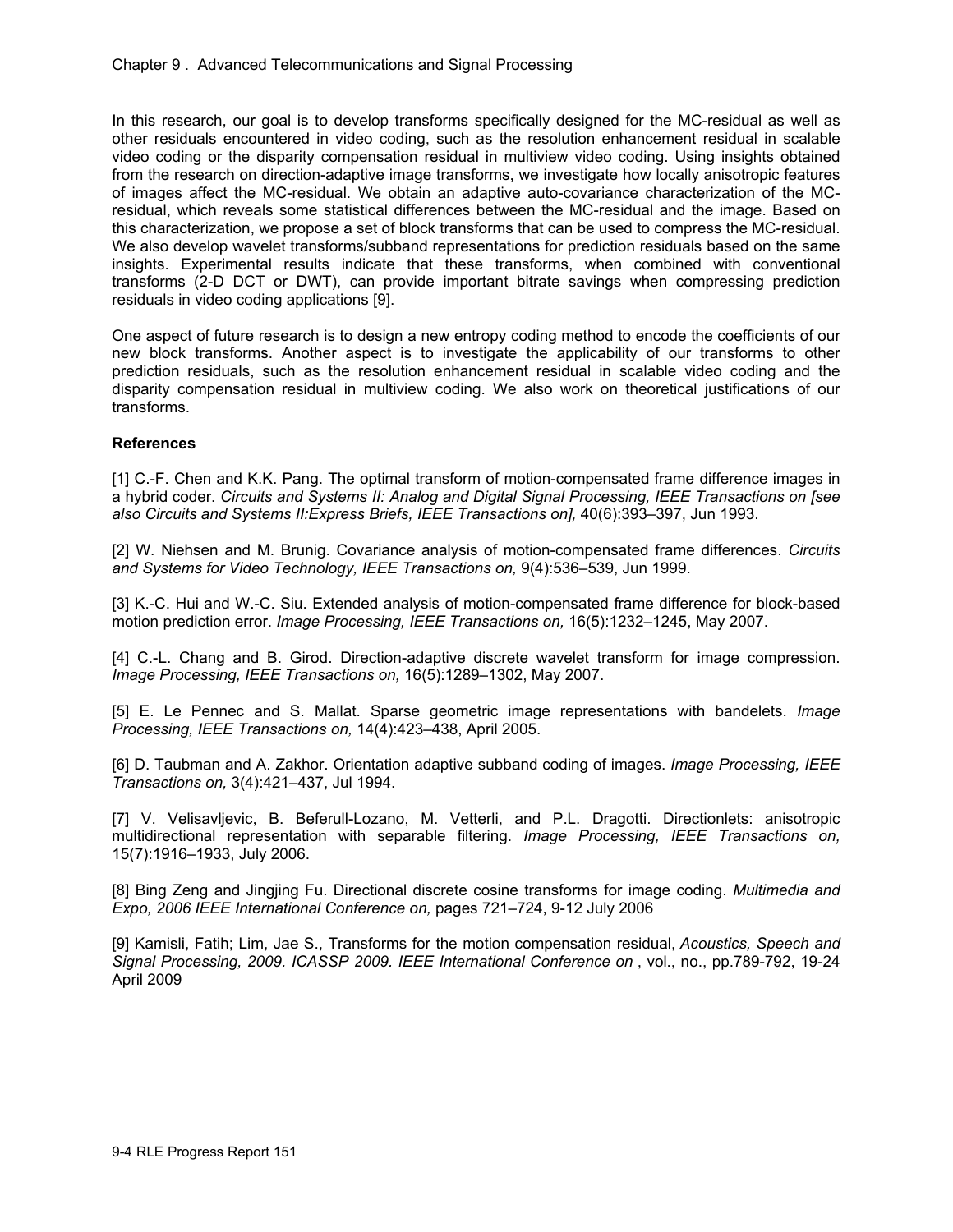## **3. Using Enhancement Data to Deinterlace 1080i HDTV**

**Sponsor:** Advanced Telecommunications Research Program

#### **Project Staff:** Andy Lin

Interlaced scan has always been an important aspect of broadcasted television. Established in the 1930's, interlaced scan was originally a solution to reduce flicker in televisions, without doubling the bandwidth or reducing the quality of video. Today, interlaced scan is outdated, as televisions no longer require interlacing to reduce flicker. Interlaced video leads to unsightly artifacts if not deinterlaced properly. Therefore, modern displays must deinterlace interlaced high definition television. However, high quality deinterlacing can be quite computationally intensive.

U.S. over-the-air (OTA) broadcasting changed to an all-digital format in June, 2009. The television industry is ready for the implementation of a system, which will improve high definition television (HDTV), in order for HDTV quality to migrate towards a new standard. This receiver compatible system will allow for an additional enhancement stream, which will enable new HDTV's to easily deinterlace 1080i streams. Older HDTV's will still be able to view HDTV by ignoring this stream and decoding the original 1080i stream.

The receiver compatible system is advantageous because it shifts computing costs from the receiver to the transmitter. There are far more receivers than transmitters, thus the net cost is reduced dramatically. Moreover, the receiver compatible system has access to the original video, allowing for the final result to have better quality than traditional deinterlacing systems.

For this project, we developed an algorithm to compute an enhancement stream that has a small enough bit-rate, yet still improves video quality significantly, compared to traditional systems. Using a small bitrate stream allows us to propose using the receiver compatible deinterlacing system alongside mobile digital television. An implementation of an efficient small bit-rate receiver compatible enhancement stream is possible for 1080i HDTV streams. If decoded properly, this efficient small bit-rate stream yields results that are mathematically and visually superior to traditional deinterlacing algorithms.

#### **References**

[1] J. S. Lim, "A Migration Path to a Better Digital Television System", *SMPTE Journal*, vol. 103, No. 1, pp. 2-6, Jan. 1, 1994.

[2] J. Lim and L. Sunshine, "HDTV Transmission Formats and Migration Path," *International Journal of Imaging Systems and Technology,* vol. 5, pp. 286-291, Winter 1994.

[3] L. Sunshine, "HDTV Transmission Format Conversion and Migration Path," Ph.D. thesis, Massachusetts Institute of Technology, Cambridge, MA US, 1997.

[4] W. K. Wan, "Adaptive Format Conversion Information as Enhancement Data for Scalable Video Coding," Ph.D. thesis, Massachusetts Institute of Technology, Cambridge, MA US, 2002.

[5] W. Wan and J. Lim, "Adaptive Format Conversion For Scalable Video Coding," in *Proceedings of SPIE: Applications of Digital Image Processing XXIV,* vol. 4472, (San Diego, CA, USA), pp. 390-401, SPIE, July 2001.